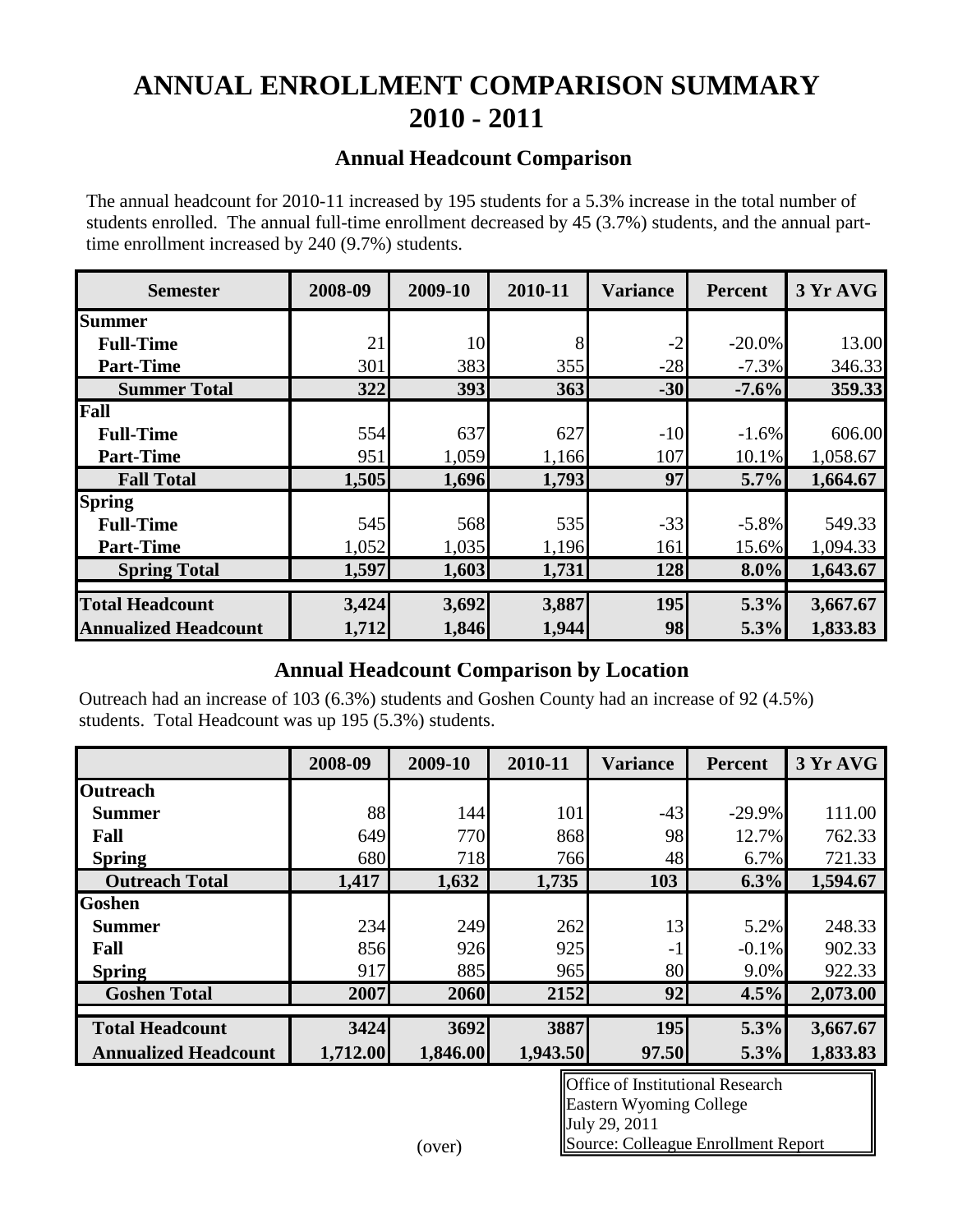### **Annual FTE Comparison By Semester**

The annualized FTE for 2010-11 increased by 2.73 (0.2%) FTE. The FTE was up in all semesters except Spring.

| <b>Semester</b>       | 2008-09  | 2009-10  | 2010-11  | <b>Variance</b> | <b>Percent</b> | 3 Yr AVG |  |
|-----------------------|----------|----------|----------|-----------------|----------------|----------|--|
| <b>Summer</b>         | 89.08    | 89.59    | 99.33    | 9.74            | 10.9%          | 92.67    |  |
| Fall                  | 1,074.79 | 1,211.84 | 1,226.34 | 14.50           | 1.2%           | 1,170.99 |  |
| <b>Spring</b>         | 1,055.42 | 1,090.42 | 1,071.63 | $-18.79$        | $-1.7\%$       | 1,072.49 |  |
| <b>Total FTE</b>      | 2,219.29 | 2,391.85 | 2,397.30 | 5.45            | 0.2%           | 2,336.15 |  |
| <b>Annualized FTE</b> | 1,109.65 | 1,195.93 | 1,198.65 | 2.73            | $0.2\%$        | 1,168.07 |  |

## **Annual FTE Comparison By Location**

The total FTE for 2010-11 increased by 5.49 (0.2%) for Goshen County and Outreach combined. Goshen County had an increase of 11.63 (0.8%) FTE, and Outreach had a decrease of 6.15 (0.7%) FTE. Outreach represented 37.2% of total FTE.

|                       | 2008-09  | 2009-10  | 2010-11  | <b>Variance</b> | <b>Percent</b> | 3 Yr AVG |
|-----------------------|----------|----------|----------|-----------------|----------------|----------|
| <b>Outreach</b>       |          |          |          |                 |                |          |
| <b>Summer</b>         | 41.67    | 32.67    | 32.67    | 0.00            | $0.0\%$        | 35.67    |
| Fall                  | 375.11   | 449.41   | 481.84   | 32.43           | 7.2%           | 435.45   |
| <b>Spring</b>         | 388.33   | 416.58   | 378.00   | $-38.58$        | $-9.3%$        | 394.30   |
| <b>Outreach Total</b> | 805.11   | 898.66   | 892.51   | $-6.15$         | $-0.7\%$       | 865.43   |
| <b>Goshen</b>         |          |          |          |                 |                |          |
| <b>Summer</b>         | 47.42    | 56.92    | 66.67    | 9.75            | 17.1%          | 57.00    |
| Fall                  | 699.46   | 762.42   | 744.50   | $-17.92$        | $-2.4%$        | 735.46   |
| <b>Spring</b>         | 667.08   | 673.83   | 693.63   | 19.80           | 2.9%           | 678.18   |
| <b>Goshen Total</b>   | 1,413.96 | 1,493.17 | 1,504.80 | 11.63           | 0.8%           | 1,470.64 |
|                       |          |          |          |                 |                |          |
| <b>Total FTE</b>      | 2,219.07 | 2,391.82 | 2,397.31 | 5.49            | $0.2\%$        | 2,336.07 |
| <b>Annualized FTE</b> | 1,109.54 | 1,195.91 | 1,198.66 | 2.74            | $0.2\%$        | 1,168.03 |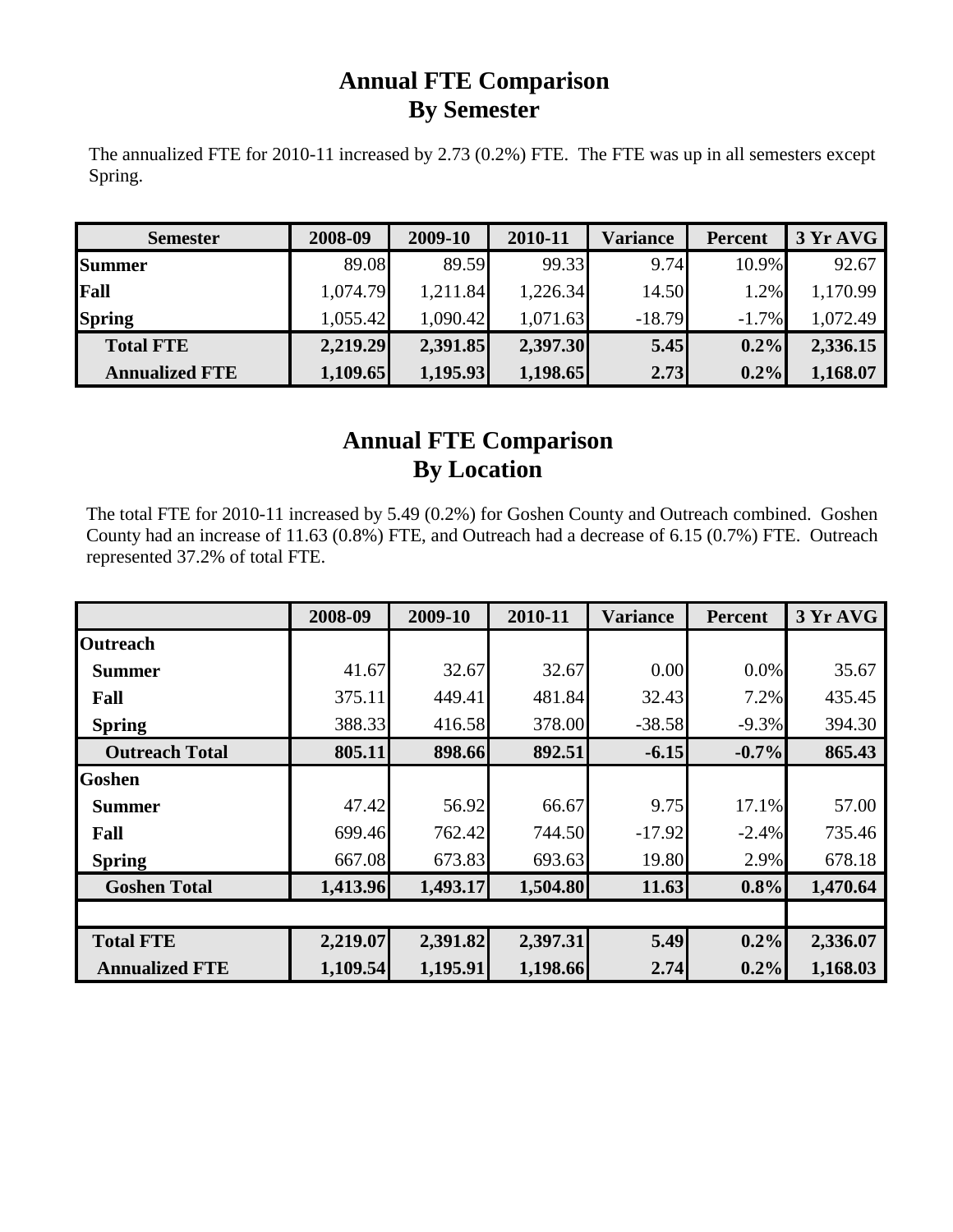

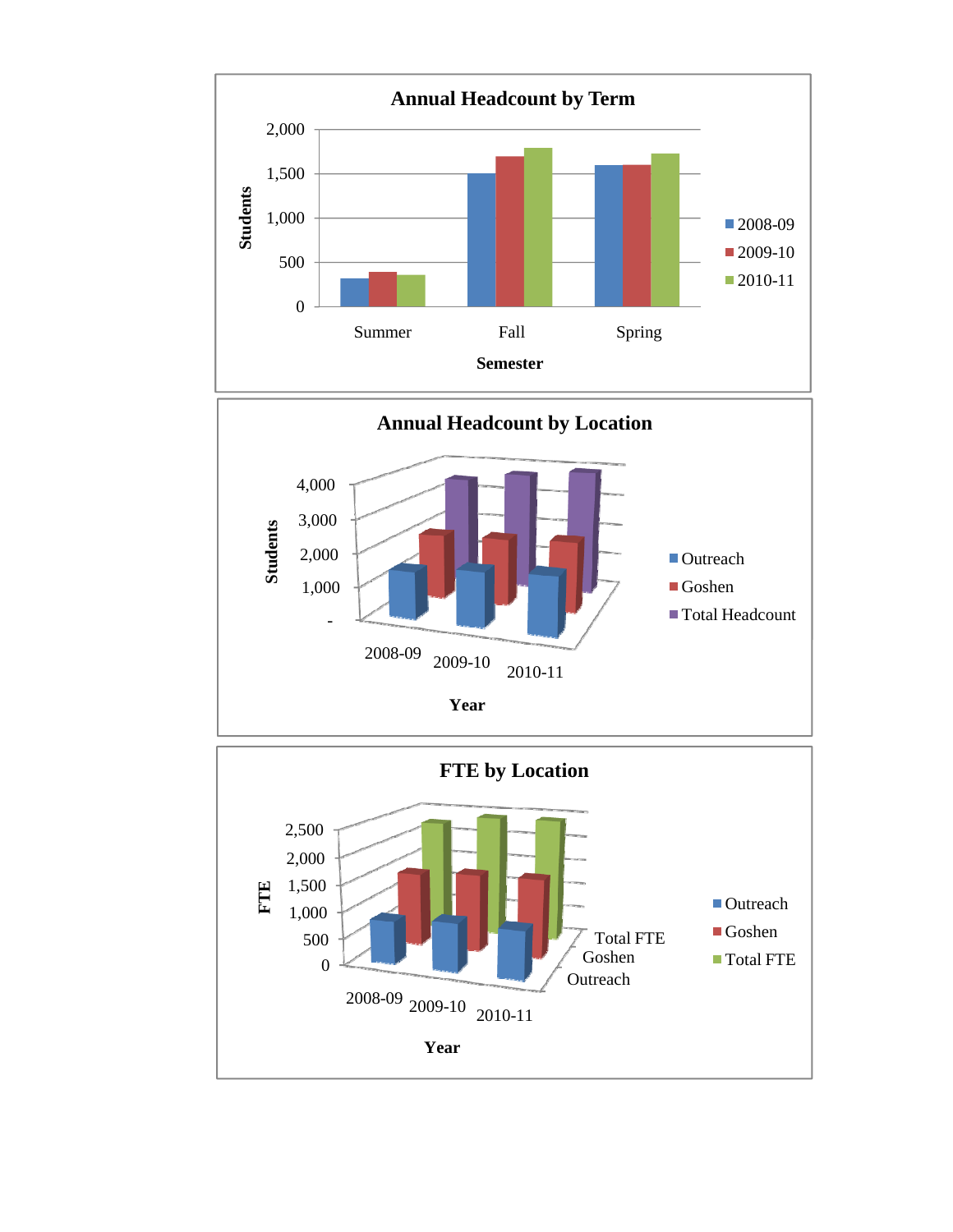### **Concurrent Enrollment Annual FTE Comparison By Year**

The annualized FTE for 2010-11 increased by 65.18 (15.3%) FTE. Concurrent Enrollment represents 20.5% of the total FTE for the college.

| Y ear                 | 2008-09   2009-10   2010-11   Variance   Percent   3 Yr AVG |                      |        |       |          |        |  |
|-----------------------|-------------------------------------------------------------|----------------------|--------|-------|----------|--------|--|
| <b>Total FTE</b>      |                                                             | 364.83 426.25 491.43 |        | 65.18 | 15.3%    | 427.50 |  |
| <b>Annualized FTE</b> | 182.42                                                      | 213.13               | 245.72 | 32.59 | $15.3\%$ | 213.75 |  |

#### **Concurrent Enrollment Annual Headcount Comparison**

The annual headcount for 2010-11 increased by 32 students for a 3.56% increase in the total number of concurrently students enrolled.

| ∡ear                        |       |       |       |                 |         | 2008-09   2009-10   2010-11   Variance   Percent   3 Yr AVG |
|-----------------------------|-------|-------|-------|-----------------|---------|-------------------------------------------------------------|
| <b>Total Headcount</b>      | 805   | 900   | 932   | 32 <sup>1</sup> | 3.56%   | 879.00                                                      |
| <b>Annualized Headcount</b> | 402.5 | 450.0 | 466.0 | <b>16.0</b>     | $3.6\%$ | 439.50                                                      |

### **Concurrent Enrollment Annual Sections Comparison**

The annual section count for 2010-11 increased by 12 sections for a 5.83% increase in total concurrent enrollment.

| ear)                  |    |     |  |          | 2008-09   2009-10   2010-11   Variance   Percent   3 Yr AVG |  |
|-----------------------|----|-----|--|----------|-------------------------------------------------------------|--|
| <b>Total Sections</b> | 94 | 206 |  | $5.83\%$ | 206                                                         |  |